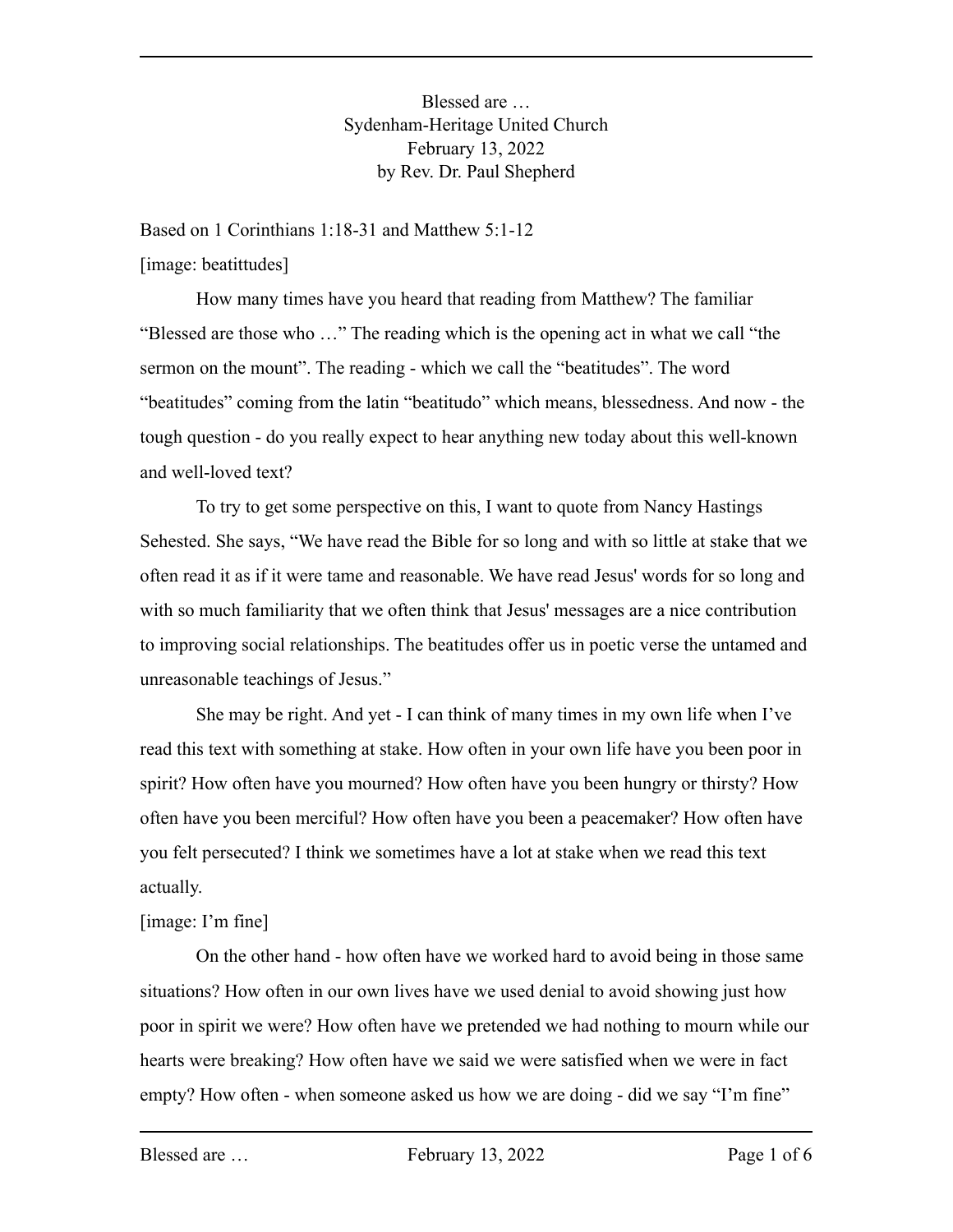when we were nothing like fine. How often have we chosen the path of retaliation rather than mercy? How often have we chosen to get our own way rather than to bring peace to a situation?

## [image: two paths]

If the beatitudes are a list of prerequisites for feeling blessed, I'm not so sure that I'm interested in being blessed. The price of admission seems very high. It almost seems as if we have to choose between two paths. One path allows us to feel secure and in control. The other path is we throw our security to the wind and make ourselves vulnerable to both the pains of the world and the blessings of God. Perhaps we can only really feel the blessings of God when we engage with the pains of the world. What do you think? While you were hearing the beatitudes read just a moment ago, did you feel comforted? Or did you feel like you have been missing out on something? Perhaps the desire to feel blessed isn't so simple after all.

# [image: sheep]

And what do you think of St. Paul's preaching to his congregation in 1 Corinthians? Is it my imagination, or is Paul saying that his congregation is not too bright? He says, "consider your own call, brothers and sisters; not many of you were wise by human standards, not many were powerful, not many of noble birth." Or in today's language: none of you are smart, none of you are rich or powerful, and none of you are famous. Is this really a motivational speech? Is Paul actually trying to insult his congregation?

Well, we can read it that way. However, I believe there is a more helpful way to read the text. I believe that Paul is making a contrast, and saying that being smart, rich, or famous are not relevant to faith. What is important - in Paul's words, is "to proclaim Christ crucified". The journey of faith is after all a journey of faith - not a journey of power, or control, or prestige. Moreover, power, control and prestige can prevent us from being open to being blessed.

I'm sure you know what I mean. When we feel clever - like when we think our own ideas are the best - we are not always open to looking for new opportunities. Or for new blessings. When we feel powerful - or rich - perhaps we feel our worlds revolve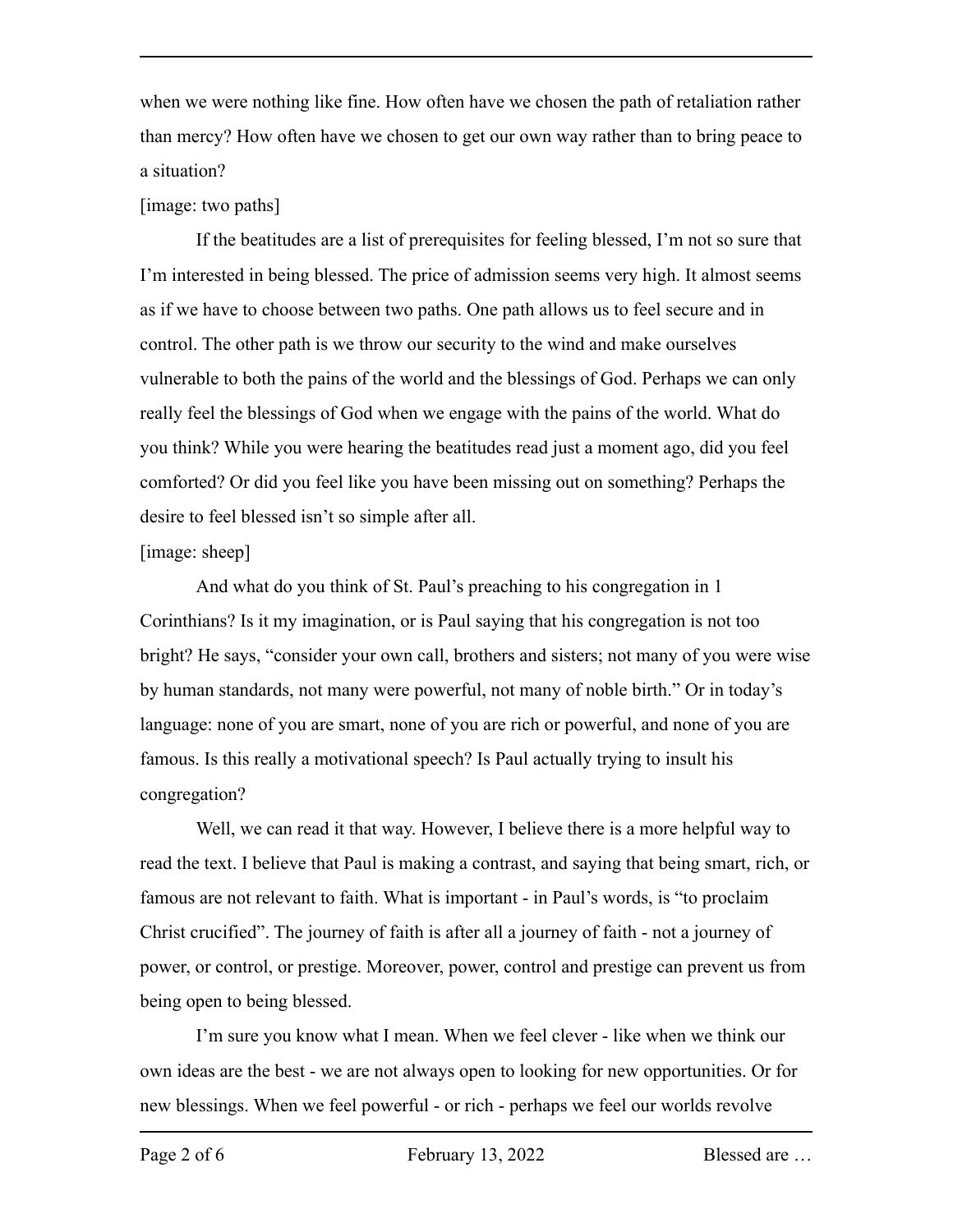around us. And if we feel like that, then we cannot feel blessings, because we believe that we have earned what we have. And that leaves no room for feeling blessed. And when we feel prestige … when we externalize our own happiness, that never leads to feeling blessed - or happy.

### [image: change machine]

Let me share a story with you. This particular story is from a hospital but I'm sure we can all imagine this type of situation happening in other places. Because this happens all the time. Anyway, in this particular story, a doctor in a hospital was on a break. And while in the lobby, she noticed a patient using a machine that changed dollar bills into quarters. And this patient kept changing money again and again. He changed at least \$20 from bills into quarters. And every time the quarters hit the tray at the bottom of the machine, the patient yelled "Jackpot!" with a lot of energy and a huge smile. And every time that the patient yelled "Jackpot!", the doctor was thinking to herself … "crackpot!". The doctor gave no credence to the patient, and assumed that he was mentally "weak". But the patient was extremely happy. And every time he received his quarters, it was as if a real blessing had been bestowed on him. He felt blessed. But the doctor - and likely other people in the lobby - thought the man was just nuts. I mean, why would anyone get so excited just by converting dollars into quarters. It's true that change machines do resemble slot machines … a bit. And if you won at a slot machine, you might yell, "Jackpot". But what is there to get excited about when you are basically just paying bills for quarters. But the story isn't over yet.

When the doctor left the building that evening, she noticed that the change machine was being repaired. And when she asked, she was told that the machine was broken. For every dollar put in, the machine had been giving out \$2 worth of quarters.

The blessing of the broken machine was completely missed by the doctor. Because she was too intelligent, too used to being in control, and too used to being "right". The doctor missed out because she "knew better". And I'm not picking on doctors here. We all have stories in our own lives where we were more interested in being right than in being blessed. But the blessing of the broken machine was fully appreciated by the patient who was vulnerable, scared, attentive, and willing to be open to unexpected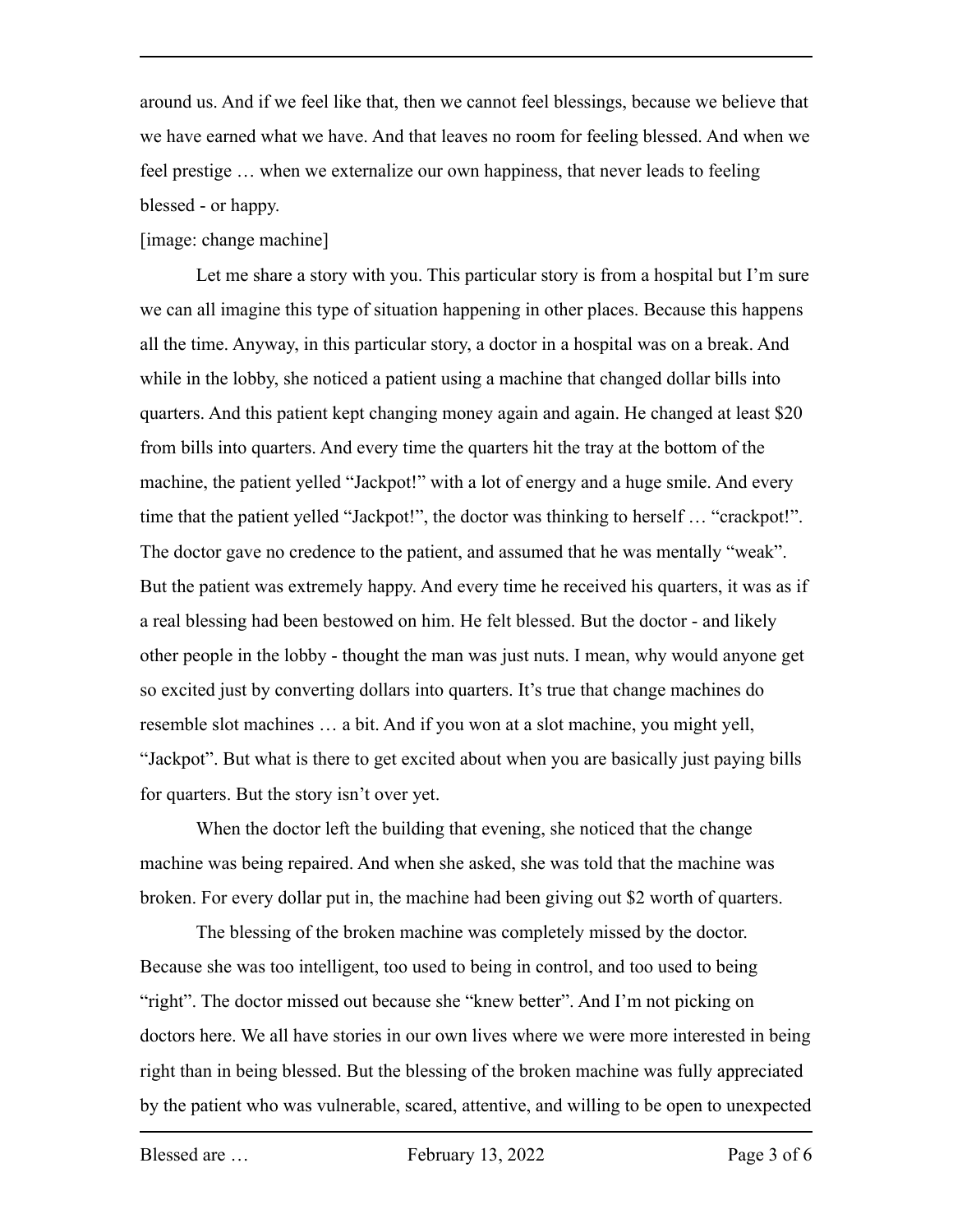blessings.

To me, this story speaks to how we cannot feel blessings ourselves unless we make ourselves vulnerable. It also speaks to the fact that blessings do not come in nice little bags marked "blessing". In fact, I think that blessings never look like what we would be looking for if we were looking for blessings!

[image: blessings never look like what we would be looking for if we were looking for blessings]

I want to say that again. Blessings never look like what we would be looking for if we were looking for blessings! I believe this is mainly because we usually have no idea what we need in life. That's why it requires vulnerability to find blessings.

I want to give a somewhat extreme example of blessings not looking like what we would be looking for if we were looking for a blessing. This is the poem "Lord, why did you tell me to love", by Michel Quoist, a Roman Catholic priest. This was published in 1954. I just could not bring myself to read the text in the original form, so I have adapted it to remove exclusive language.

# "Lord, Why Did You Tell Me To Love" by Michel Quoist

(modified only for inclusive language)

Lord, why did you tell me to love everybody? I have tried, but I come back to you frightened … Lord, I was so peaceful at home, I was so comfortably settled. It was well furnished, and I felt cozy. I was alone. I was at peace, Sheltered from the wind, the rain, the mud. I would have stayed unsullied in my ivory tower. But, Lord you have discovered a breach in my defences. You have forced me to open my door, Like a squall of rain in the face, the cry of strangers has awakened me; like a gale of wind a friendship has shaken me, As a ray of light slips in unnoticed, your grace has stirred me ... and rashly enough, I left my door ajar.

Now Lord, I am lost! Outside strangers were lying in wait for me. I did not know they were so near; in this house, in this street, in this office; my neighbour, my colleage, my friend. As soon as I started to open the door I saw them, with outstretched hands, burning eyes, longing hearts, like beggars on church steps. The first ones came in, Lord.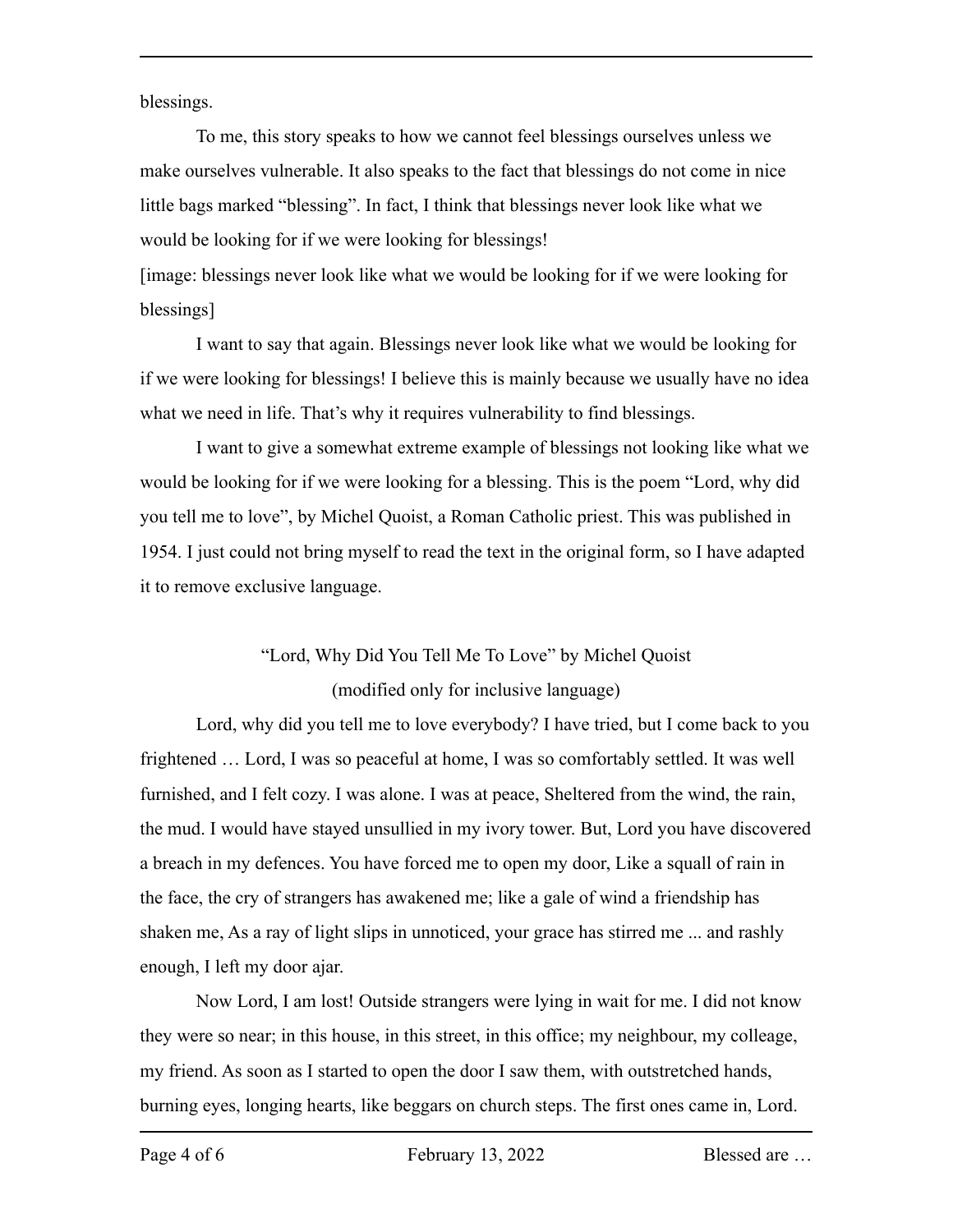There was, after all, some space in my heart. I welcomed them. I would have cared for them and fondled them, my very own little lambs, my little flock. You would have been pleased, Lord; I would have served and honoured you in a proper, respectable way.

Until then, it was sensible … But the next ones, Lord, the other strangers, I had not seen them; they were hidden behind the first ones. There were more of them, they were wretched; they overpowered me without warning. We had to crowd in, I had to find room for them.

Now they have come from all over, in successive waves, pushing one another, jostling one another. They have come from all over town, from all parts of the country, of the world; numberless, inexhaustible. They don't come alone any longer but in groups, bound one to another. They come bending under heavy loads; loads of injustice, of resentment and hate, of suffering and sin … They drag the world behind them, with everything rusted, twisted, or badly adjusted. Lord, they hurt me! They are in the way, they are everywhere. They are too hungry, they are consuming me! I can't do anything any more; as they come in, they push the door, and the door opens wider … Lord! My door is wide open!

I can't stand it anymore! It's too much! This is no kind of life! What about my job? my family? my peace? my liberty? and me? Lord, I have lost everything, I don't belong to myself any longer. There's no more room for me at home.

Don't worry, God says, you have gained all. While strangers came in to you, I, your Lord, I, your God, Slipped in among them.

I would love to hear people's reaction to that poem over coffee time after service, or during the week. I have two reactions myself. Firstly, I do agree that without vulnerability we will not find blessings. I agree that it is hard to find God if we stay all snug and tucked up in our own controlled worlds. But I also find the example a bit too extreme. This poem was published in the 1950's, and likely written earlier. So it is no surprise that it doesn't exactly speak to our social situation today. But I struggle with the idea that I have to let my life not be in my control. Like, at all. Surely, we have the right and the responsibility - to take care of ourselves too. If you think that sounds selfish, you can call it "self-care". Self care is not selfish. Self-care simply recognizes that everyone